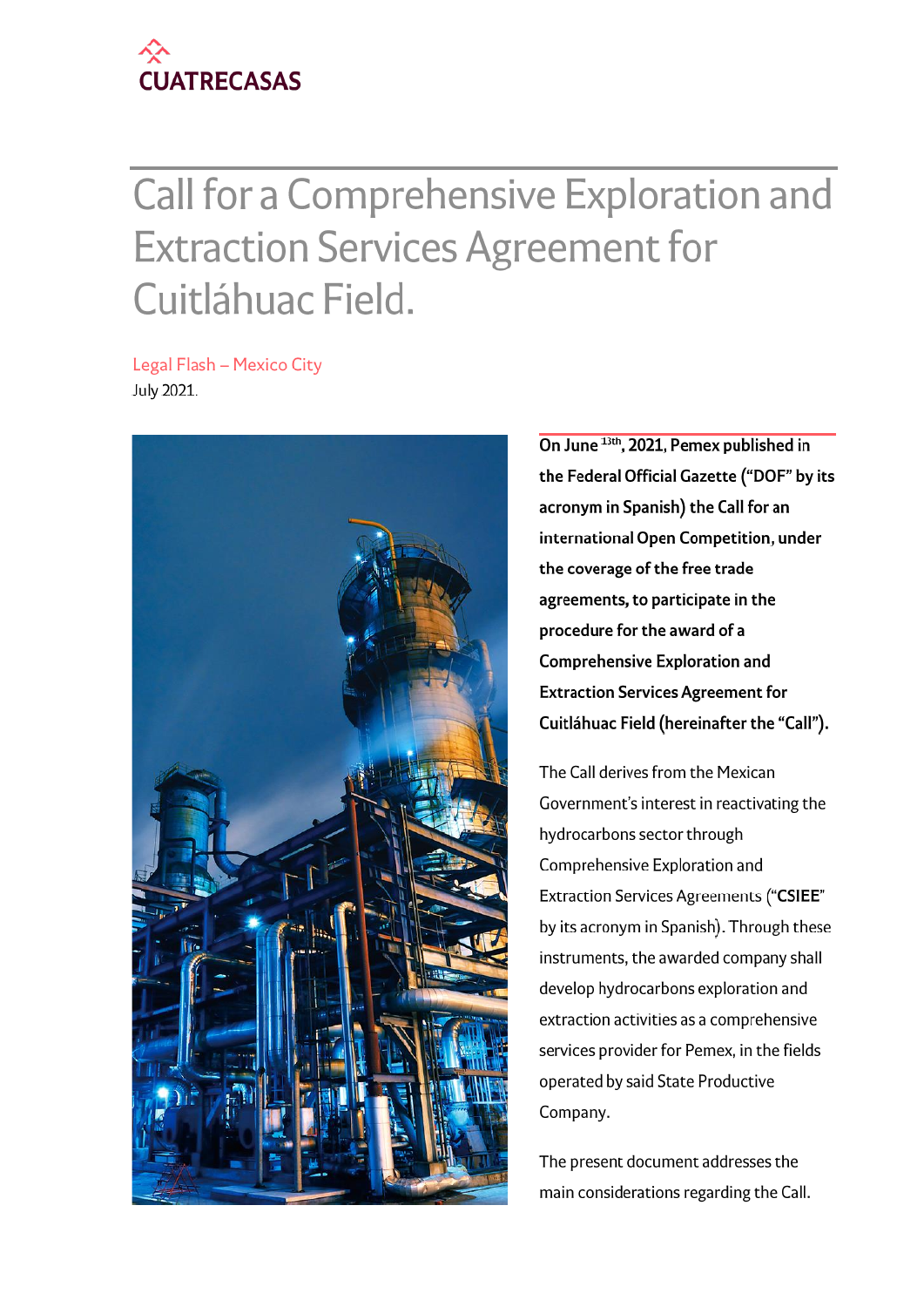

# Call for a Comprehensive Exploration and Extraction Services Agreement for Cuitláhuac Field.

On July 13th, 2021, Pemex Exploration and Production, a productive subsidiary of Petróleos Mexicanos **("Pemex"),** published in the Federal Official Gazette the Call for an international open competition, under the coverage of the free trade agreements, to participate in the procedure for the award of a Comprehensive Exploration and Extraction Services Agreement for Cuitlahuac Field No. PEP-CAT-S-GCP-501-91035-21-1 (the **"Call").**

Individuals or companies of Mexican nationality or of countries with which Mexico has entered into a Free Trade Agreement with Provisions on Public Sector Procurement may participate in the Call.

The interested parties in participating shall email their intention to participate by October 14, 2021 (three business days prior to the proposal opening ceremony scheduled for October 19, 2021).

## Cuitlahuac Field

Cuitlahuac field is an onshore field located within the Burgos basin in the State of Nuevo León, 60 kilometers southwest of Reynosa, Tamaulipas. It currently has about 477 wells for gas and condensate production.

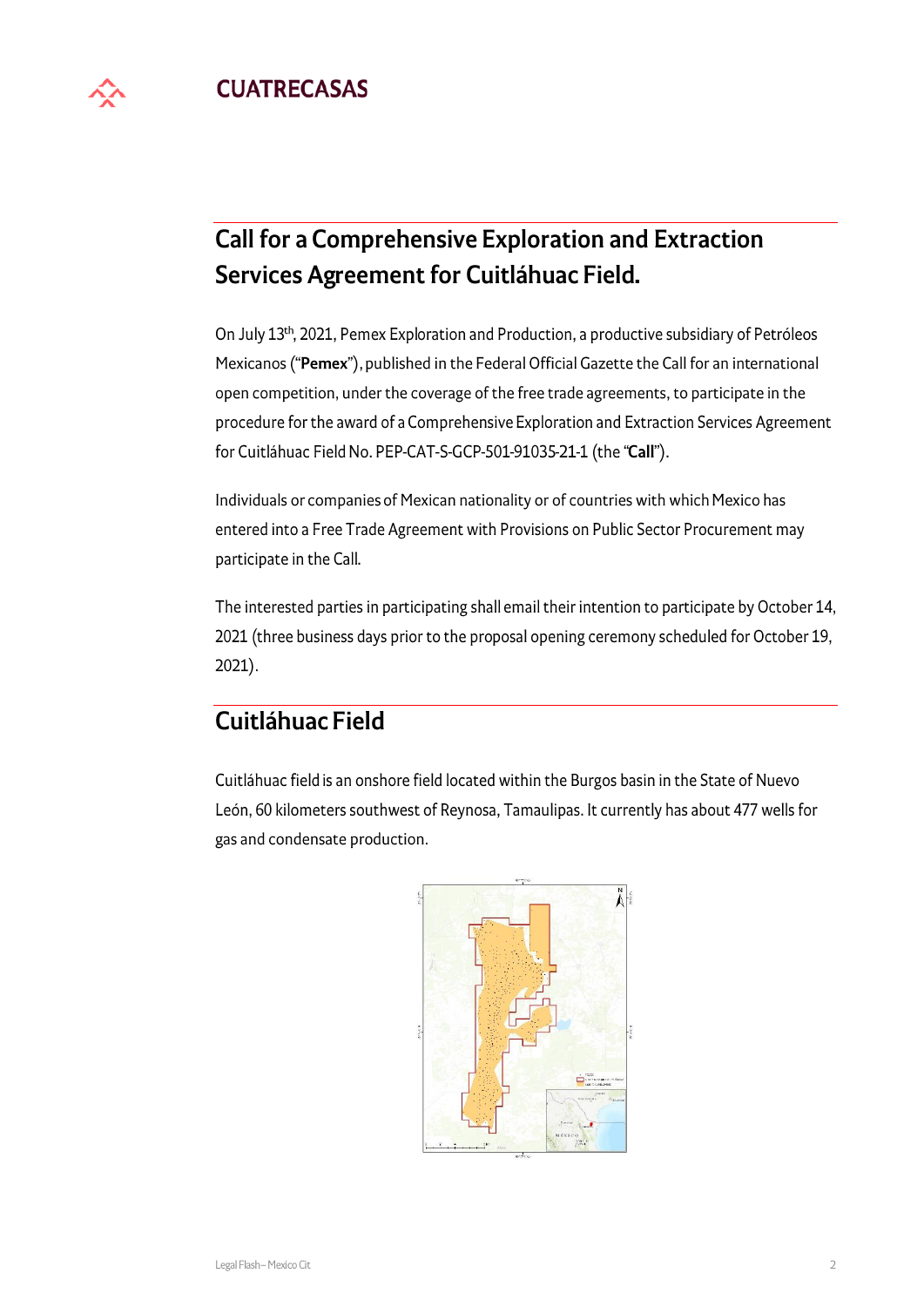

CUATRECASAS **yv**

## Recommendations

The Call represents an interesting investment opportunity as it implies a means to reactivate the *upstream* sector and increase the Mexican oil production, through the participation of private companies under the Integral Exploration and Extraction Services contracting scheme. To participate in Pemex's Call, the interested parties shall:

- > Email their interest to participate to the following email directions:
- > email2workspace-prod+PEMEX+WS3055858427+dewj@ansmtp.ariba.com and amelia.aguirre@pemex.com
- > Present before Pemex's Production Contracting Direction the pertinent requests for clarification **before July 23rd, 2021.**
- > In case of having the interest and the technical requirements to participate in the Call, submit the documents for prequalification **on August 18th, 2021.**
- > Finally, present its proposal **before October** 14th, 2021.

In addition to this, we recommend that our clients and friends perform a detailed analysis of the agreement scheme to identify risks and ensure that the business model is profitable. According to the usual comprehensive services schemes previously used by Pemex, some of the most relevant issues to review are the following:

- > Calculation of considerations and payment mechanisms to guarantee the cash flow to the service provider;
- > Risks assumed by the service provider with respect to oil production;
- > Regulatory compliance scheme, distribution of responsibilities that correspond to Pemex in its capacity as Oil Operator before the regulatory authorities and its repercussion to the service provider;
- > Early termination clauses in favor of Pemex, as well as the calculation of non-recoverable costs;
- > Contractual obligations regarding national content;
- > Conventional penalties, events of non-compliance and contractual rescission;
- > Guarantees to be provided by the service provider; and
- > Force majeure, change of law and adjustment of contractual conditions clauses.